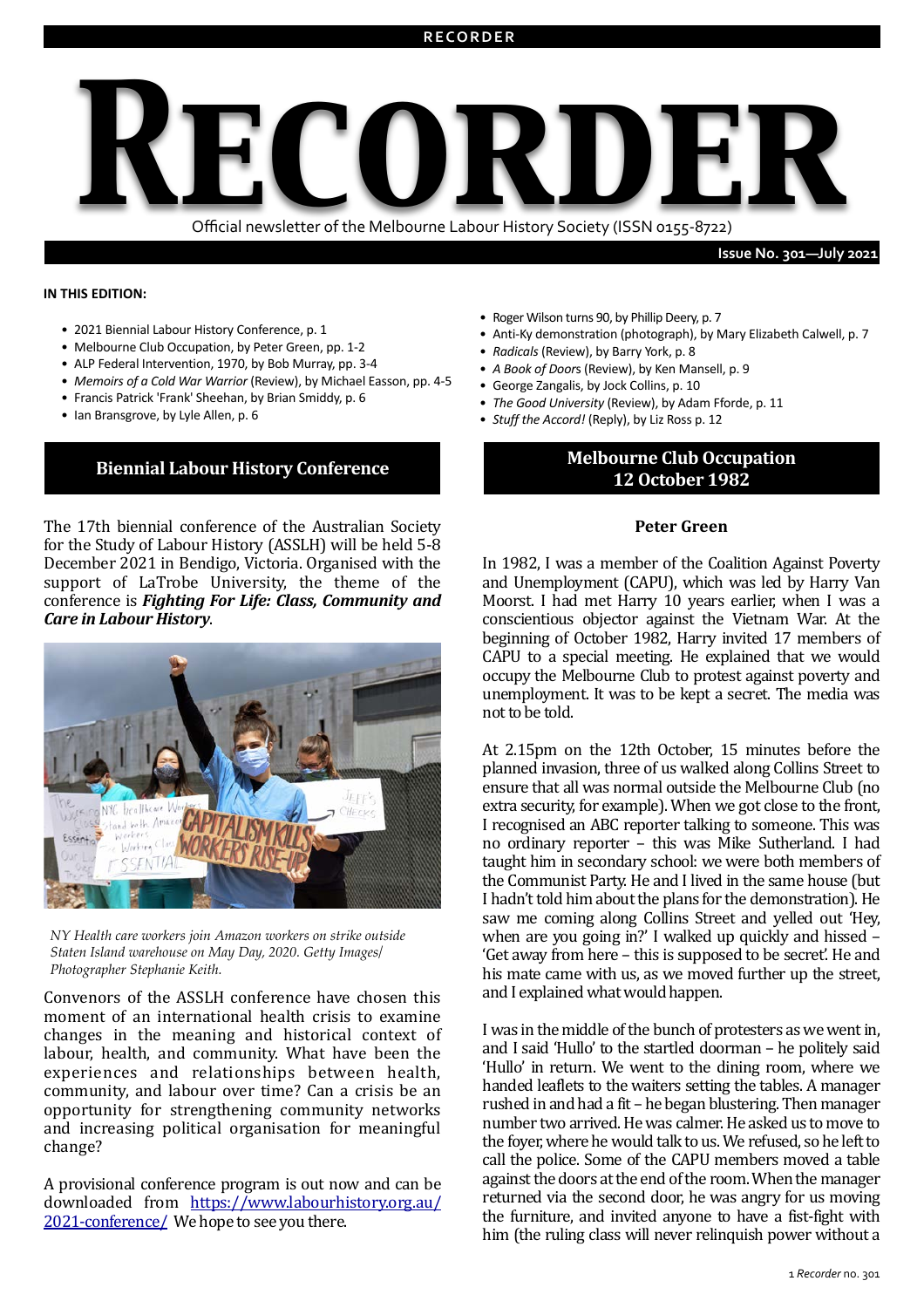fight). We declined, and talked to him to calm him down. The manager after a few minutes relaxed, and started chatting amiably. He apologised for being aggressive and insulting, and mentioned that some of the Melbourne Club members suffer from senile decay.

He promised he would consult his committee about our demands (which included things like better child care) and get back to us within 24 hours. And we could come back and meet him in the foyer. We stipulated the dining room. He said he couldn't agree to anything until he had spoken to the committee. Someone had opened a window at the south end of the dining room, onto the street, and said a reporter wanted to do an interview. It was Mike Sutherland, with a news cameraman. So I was interviewed from the front window of the Melbourne Club. (It was the lead story on the ABC news that night. The subtitle on the video was 'Peter Green, Sociologist<sup>'</sup>. My Sociology teacher told me later she was over the moon.)

There were repeated requests for us to leave and much discussion about unemployment, rights, poverty, arrests, etc. After 15 minutes, the police arrived and made a formal request for us to leave. When we wouldn't we were told they would organise 'reinforcements'. Five policeman remained in the room. The manager's assertion 'if you get arrested, you won't be able to get a job in the public service' was met with much laughter.

Melbourne Club staff removed the cutlery from the tables and the paintings from the walls (did they think there would be a blood bath?). It took another 30 minutes for the extra police to arrive. All of the CAPU members sat on the floor and linked arms, except me. I chose not to. I took a jug of water from a table, and poured a series of glasses of water (all from the same glass – minimum disruption) for all the protesters. By this time, I am sure, they decided I was the leader. The police again asked us to leave, and stated when we were touched by them, we would know we were under arrest. The police, working in pairs, started carrying or dragging off the protesters, one by one. I was last. In the paddy wagon, while we waited for another 10 minutes. I conducted a short interview through the vent about how hot and stuffy it was. At the city watchhouse, when it was my turn to be processed, I was asked 'Aren't you a bit old for this sort of thing?' I was 37 years old. I cheerfully answered 'Yes, I am a bit. I might knock off some time soon.'

We were fingerprinted, despite our belief (proved later to be a fact) that it was not legally necessary. When I refused, the policeman asked 'You wouldn't want me to disobey standing orders, would you?' One of the protesters heard a discussion among the police – 'Peter Green is the ringleader of this group of international socialists. He's the troublemaker. We will have to get their photographs by surprise.'

In the courtroom an hour later, next door, the charges were read out. That we did wilfully trespass in a place, to wit, the Melbourne Club, and did refuse to leave that place after being warned to do so by Ronald Titcombe the person representing the occupier. We were let off on the promise that we wouldn't do it again before our case was heard.



*'The Red Flag is flown during the occupation of the elite Melbourne Club in 1982.' The Commons. Social Change Library.*

I recall that the charge was called 'besetting premises' (meaning to surround and harass; assail on all sides) and so much of our defence was that we went to the Melbourne Club to talk, not to harass or intimidate anyone, or to create a 'nuisance'.

I decided I would defend myself in court - one of two of us. The others didn't appeal the charge. I asked a lawyer friend who could advise me. I mentioned I was on the jury in a court case six months earlier, in which Robert Richter had done a great job to defend a client accused of attempted robbery. We had found his client guilty, but not without an overnight stay of the jury.

A meeting with Robert Richter was organised, and he enjoyed hearing about the debates we had in the jury room. When I said I would be cross examining the manager of the Melbourne Club about his behaviour, Robert suggested that although I was there and saw what happened, I should use the phrase 'I put it to you that you...' ('you wanted a punch up', for example). When I put my statements about what happened to the manager of the Melbourne Club, (an ex-Colonel, we found out) he denied having challenged us to a fight, and denied that he had apologised for his behaviour, adding 'Nothing like that ever happened.'

I called one witness - Superintendent Barry Phelan, whom I knew well, because he lived a few doors up from my parents' place. I hadn't told him what I would ask him. 'Superintendent Phelan, do you recall when we last spoke?' 'Yes. It was at your father's funeral, a year ago'. 'Yes. And do you recall what we spoke about?' I thought he might fudge this, and say we talked about my dad, which we did. But he knew what I was referring to. 'Yes. We spoke about protesters and the right to demonstrate around social justice issues.' 'Did we discuss what kind of work I do in relation to social justice?' 'Yes - you spoke about your work with unemployed young people in Broadmeadows.' 'Thank you Superintendent. That will be all.'

The Melbourne Club became the focus of several demonstrations held over the following years.

[*Peter received a good behaviour bond*].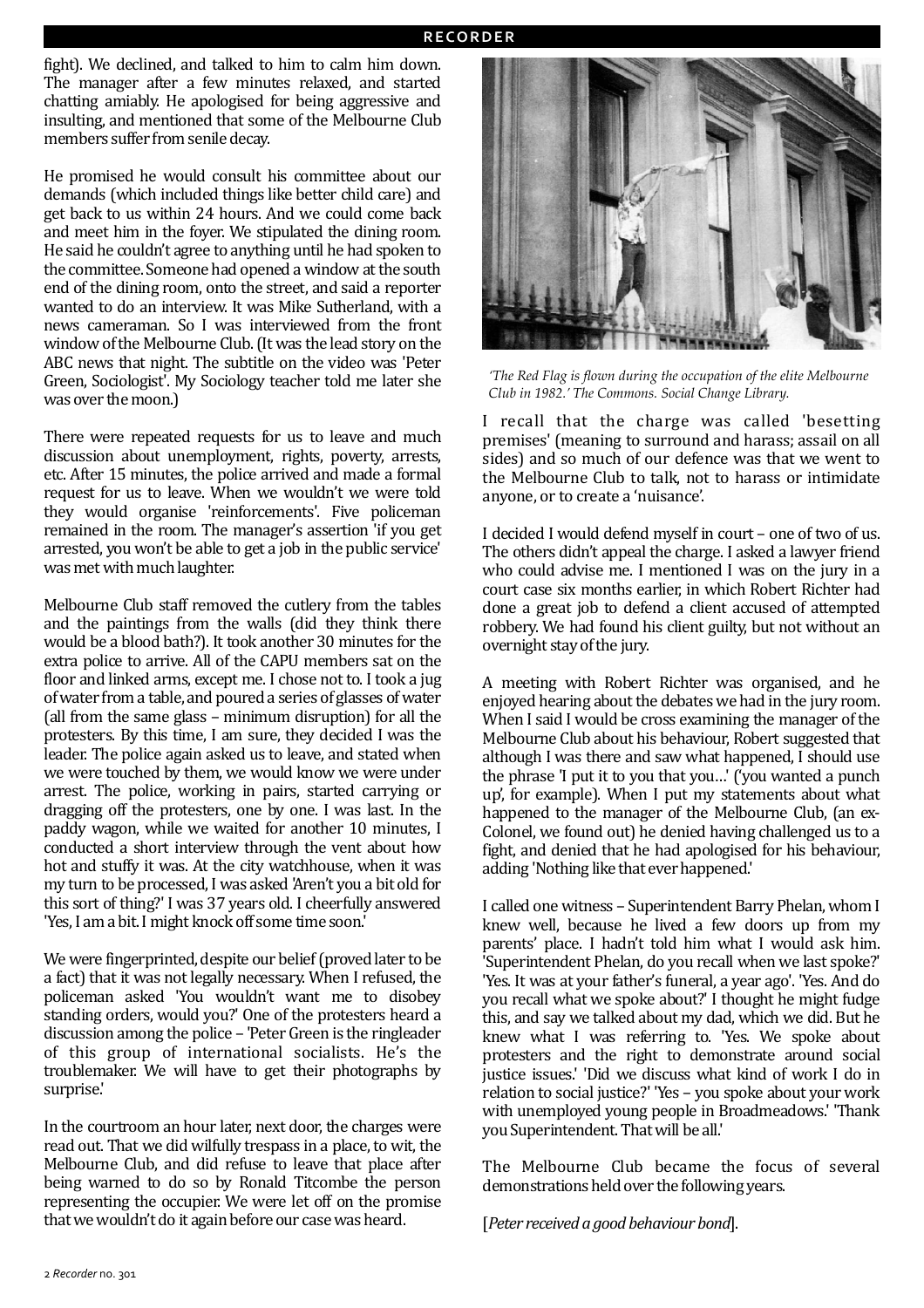## **ALP Federal Intervention, 1970**

#### **Bob Murray**

A potpourri of politics, some quite exotic, formed the background when the ALP Federal Executive intervened in the Victorian Labor Party in September 1970 and sacked the Central Executive. To grossly simplify, the Executive had to consider the interests of three factions in the home state as well as numerous sensitivities in other states.

Gough Whitlam, then the Federal parliamentary leader, inspired the intervention in his drive to broaden the Party's organisational wing and the Adelaide MP Clyde Cameron executed it.

A stockily built ex-shearer, shrewd and tenacious, charming but devious, Cameron's conversion to the Whitlam cause made the intervention possible. South Australia had long held the balance of power on the Federal Executive and Federal Conference. It had generally exercised that position on the side of the left. Cameron dominated the South Australian branch of the Australian Workers Union vote. His close partnership with State Secretary and Senator, Jim Toohey, gave him substantial control of the SA branch if State Premier (from June 1967 to April 1968) Don Dunstan agreed.

Since the 1955 Split, Cameron had been the advocate for a left-wing party that would come to power in an economic crisis and implement a radical programme of state-owned industry and foreign affairs independence. His hero was the NSW MP Eddie Ward, who had begun his career as a protege of the Labor Premier Jack Lang. Ward died suddenly in 1963. The Federal parliamentary left chose Jim Cairns as its next leader and Cameron's enthusiasm gradually waned. Whitlam argued successfully that a Labor win in 1972 with a big spending social democracy program would better help the workers - and Cameron would be his Minister for Labour.

Don Dunstan had just become Premier again (June 1970) and wanted any trouble in the party to be early in his term. He had also become a more national figure at the 1969 Federal Conference - the first to be held in public and to have the four federal and six State parliamentary leaders as delegates, along with the six selected by each state conference. In short, by 1970 Dunstan and Cameron were ready for an intervention to attack the 'Victorian problem'.

The left leader in the Federal organisational wing was (and had been since 1955) F.E. 'Joe' Chamberlain from Perth. He was the Federal President or Secretary during these years but also Secretary of the WA branch of the ALP. The two positions had been combined in the 1930s to economise and now gave Chamberlain the preeminent sway in the West. The tension between he and Whitlam became bitterly personal but his reputation as

a good union official, adept at arbitration, made him popular with WA workers. He was a very good committee politician who enjoyed the power of his dominating positions, both state and national. His ideology, as far as it can be assessed, was that of a conventional socialist but was mostly known for being rigidly against all the usual Labor enemies.

The Victorian situation prior to intervention had become almost bizarre. The Communist Party of Australia (CPA) had leverage in the branch since 1955 through the unions it controlled to various degrees. It had exercised it judiciously through the affable George Seelaf of the Meat Workers Union in favour of policies such as a strong role for unions, nationalisation of industry and a neutral foreign policy.

By the late 1960s the CPA was in decline. Membership had fallen and remaining members were losing conviction. The mainstream CPA had broken away from pro-Moscow and pro-Peking (Beijing) splinter parties. Trotskyist cells were growing with the New Left. All had influence in unions and what was called 'competitive militancy' developed among them. The New Left spirit also produced younger officials who saw themselves as an independent ALP union left. All these, though bitter enemies, jostled for influence in an outwardly solid Trades Hall left.

The ALP State Secretary, Bill Hartley, who came from Perth, was Chamberlain's man in Melbourne. The mainstream Victorian CPA leader was Laurie Carmichael of the Amalgamated Engineering Union, a more aggressive personality than Seelaf.

'Unity tickets', where both ALP and CPA members could stand for union elections on the same how-tovote card, were especially divisive. Federal ALP policy banned them, but the Chamberlain compromise was to not enforce this ban in Victoria. The critical issue for the left was for the ALP to stay right out of union elections. The Whitlam forces, however, wanted much less Communist Party influence.

The other major left-right issue was State Aid for nonstate schools. The left adamantly opposed it, though it was never clear how far this was about educational conviction and how far it was a stick to beat the right. Apart from the actual question, the right saw State Aid as a free hand essential for winning elections. State Aid was the spark that set off the intervention. Opposition Leader Clyde Holding promised a small amount of State Aid for the May 1970 Victorian election. As a new leader Holding hoped to improve on the Party's previous dismal performances. State Secretary Bill Hartley, presumably directed by Chamberlain keen to hold the left firm, instructed Holding to withdraw the promise, which he did.

The voters were not impressed. The hovering Federal Executive swooped and used its newly changed 'numbers' to investigate the branch, get the answer it wanted, sack Hartley and the executive and introduce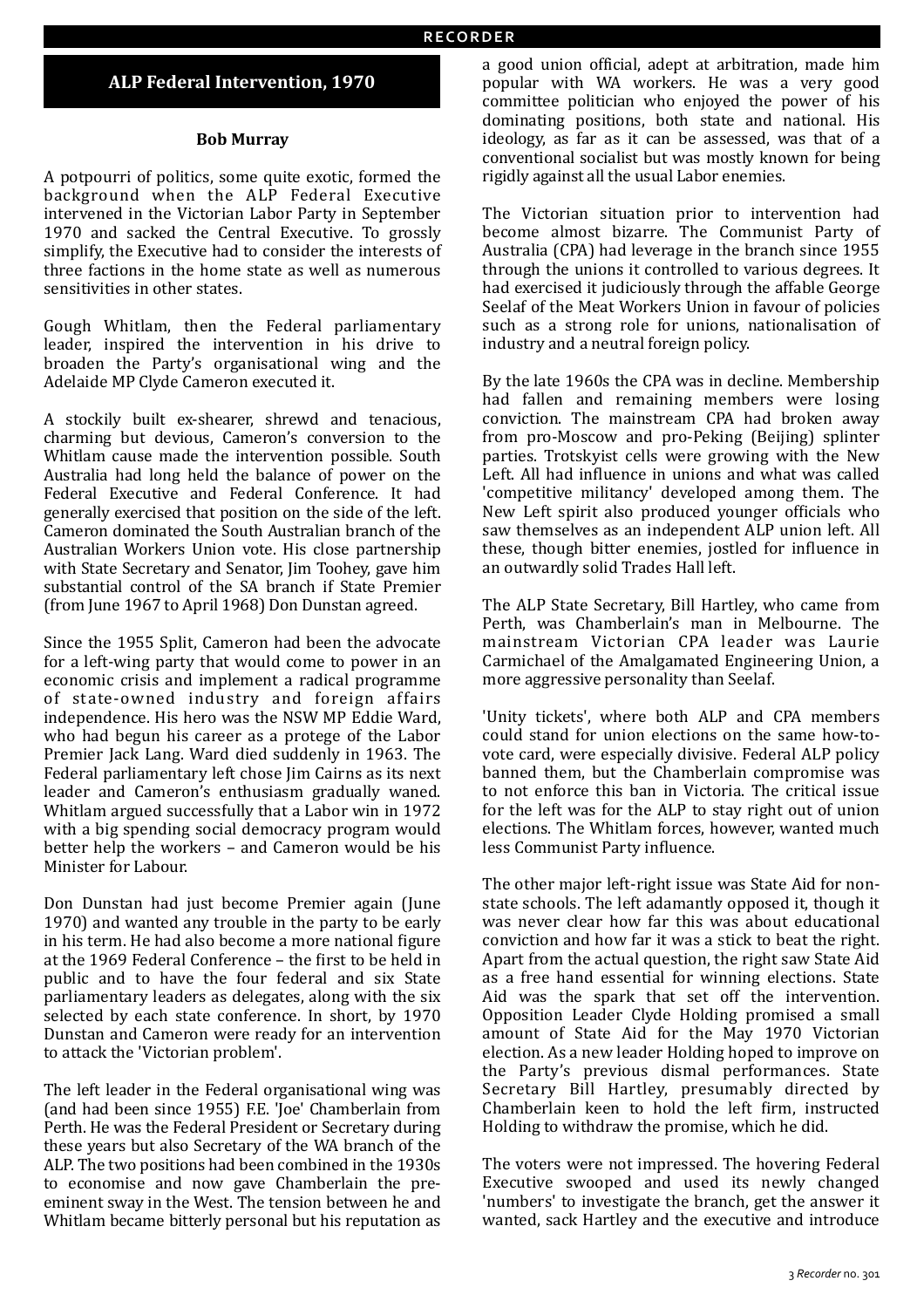a new administration system based on proportional representation. 

The 'Feds' shrewdly put Bob Hawke, elected the year before as ACTU President, in charge of a provisional committee to administer the Victorian branch, pending election of a new administration. A new 'Centre Unity' faction developed around Hawke, comprising the Trades Hall moderates and another group of unions and branch members who had previously voted with the Central Executive. Hawke's 'numbers man' there was Bill Landeryou of the Storemen and Packers, later a State minister.

The Socialist Left that arose from the intervention looked on those who had crossed to the Hawke side as a 'fifth column', one of the angry epithets used at the time. The moderate branch members led by future Senator John Button also detested the new faction as opportunists who would look after their mates especially for pre-selection  $-$  despite the more open voting system. Landeryou's domineering style on behalf of Hawke and Holding dismayed them. The embittered former participants formed an 'independents' faction which often voted - strategically, not ideologically with the Socialist Left to defeat Landeryou's faction.

Hawke and Holding had until then opposed the intervention. They had been under pressure from Carmichael: Hawke because the left unions had backed him for the ACTU presidency and Holding because of the union work going to his law firm.

Whitlam made the intervention possible. He campaigned relentlessly and welcomed what support he could get. The moderate unions, his notional base, had not always been enthusiastic. They did not want fruitless Trades Hall discord or too many union elections. They were wary about backing charismatic political leaders whose sense of destiny eventually turned to tears. Lang, Evatt and Calwell came to mind.

I had decided at this point that my personality did not suit political activism and let my ALP membership lapse. But one night that week I had the good fortune to be in the Melbourne hotel room where Cameron and John Ducker, the emerging strong man of the NSW right, were working the phones to get support for the intervention. 'They've beaten us with a ticket to the races,' Cameron said resignedly after hanging up from a call to a wavering union leader.

But they were wrong. Tom Burns (ALP federal president) and Mick Young (federal secretary) were successfully installed as temporary administrators of the Victorian branch. My friend and Whitlam's speech writer, Graham Freudenberg, pronounced then that that Cameron-Ducker alliance made the Whitlam Government possible.

*Robert Murray is the author of The Split: Australian Labor* in the Fifties (1970), Labor and Santamaria (2016) and The Confident Years: Australia in the 1920s (2020).

# *Memoirs of a Cold War Warrior*

## **Michael Easson**

Review: Keith Harvey, *Memoirs of a Cold War Warrior* (Connor Court Publishing, 2021). pp.+260. Paper \$32.95.

This is a lucid and interesting story by Keith Harvey: From university activist in the Democrat Club at Monash University in the early 1970s, gradual attraction to the ideals and works of the National Civic Council (NCC), conversion to Catholicism, marriage, children, recruitment to the anti-communist union cause, union work, including the Victorian Trades Hall Council (VTHC) in 1977-78 (it did not end well), then the Federated Clerks Union (FCU) to retirement, and attraction to the ideals of the Australian Labor Party in coalition with Christians concerned with social justice.

What is unusual about these memoirs is that Harvey was not a product of the ALP split (he was a toddler at the time). He was as a recruit decades later, who saw consistency and purpose in the 'old Catholic right' of the Victorian Movement. There are few such memoirs, if any, from those of his vintage who fought and stayed true (as distinct from those who returned from battles disillusioned and in apostasy.) Harvey uses the term 'vocation' to capture how he and colleagues of religious inclination saw union work, seeking better pay and conditions for working people. Ideals of a better world were turned into practical reality.

The book, dedicated to his wife and family and for 'all those who kept the faith', also mentions Harvey's ancestors, one a progressive farmer, another a utopian socialist, as if there is a consistency of purpose, a coalition over time that reflects the grand, boisterous coalition that was and (to some extent) still is the Australian labour movement.

Harvey was employed by the Victorian branch of the FCU from 1979, then the national office of the union until it disappeared in  $1993 -$  amalgamated with several unions into the Australian Services Union (ASU) where he worked until 2013.

The book's first chapter, 'Nineteen Eighty-Four', alludes to Orwell's novel, communism, and the year Harvey re-joined the ALP (having previously been a member from 1974-78). 1984 was the year the Victorian branches of the Clerks, the Shop Assistants, the Ironworkers and the Carpenters and Joiners, applied to re-affiliate to the Victorian ALP. It is a nice scene setter.

Chapter 2 is 'The Monash Soviet' (which was really the Beijing Soviet, as the university's Labor Club and much of Monash student politics were dominated by Maoists and other crazies.) A future Labor Premier of Tasmania, Jim Bacon, then a Monash Maoist, was a contemporary, as were future Builders Labourers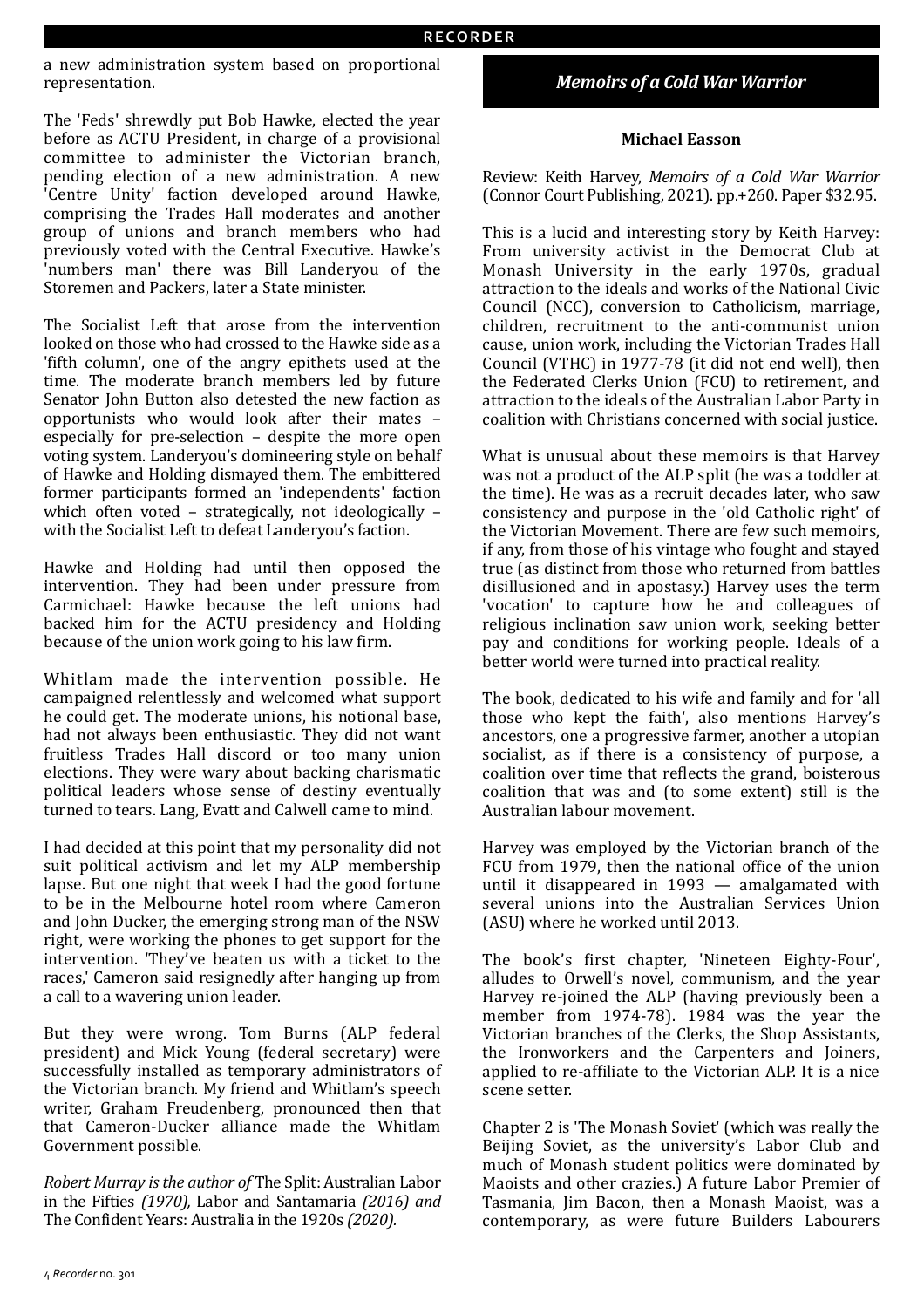Federation activists. Harvey felt revulsion at far-left chants 'Ho Ho Ho Chi Minh, dare to struggle, dare to win' in Vietnam war protests and their sympathy for the murderous Cultural Revolution in China. Harvey joined the Democrat Club, a student body originally inspired by the DLP.

Chapter 3 affectionately traverses activities as an Organiser from 1972 with the Rope and Cordage Workers' Union, one of those small unions that were swallowed by amalgamations into various conglomerate unions following industry changes.

Chapter 4 describes Harvey's aborted placement in a key research position in the VTHC. The book's cover features a cartoon by William Ellis Green in the Melbourne Herald showing an official at Trades Hall

locking a door and barring Harvey from an office he was dismissed from. 'I thought you'd got the message' was the caption. This refers to his recruitment by Ken Stone (1926-2006, VTHC secretary, 1969-1985), a moderate, who saw Peter Marsh (VTHC secretary, 1985-88) as his replacement, but hoped for a cleanskin, right-wing Labor activist who could make sure the numbers were there for the future. 

But Harvey's NCC links were used by the Left to challenge control of the VTHC, and Stone felt disappointed Harvey's background was not fully disclosed to him. Harvey was sacked. Stone's instincts were right, as when Marsh moved on,

airily dismissive of factionalism, one of Australia's most prominent Left unionists and recent excommunist John Halfpenny (1935-2003) took over (VTHC secretary, 1988-1995). In fairness to Harvey, he says he disagreed with many of the policies of the NCC; he respected their anti-communist zeal more than anything else, and this rings true.

Chapter 5 is about working for John Maynes  $(1923-2009)$  and is the most fascinating and wellwritten part of the book. Miranda Priestly, the exasperating character in the film The Devil Wears *Prada* (2006) is an unlikely comparison at the start. Maynes led the Clerks' ALP Industrial Group from 1946 to his retirement from union office in 1992. Harvey worked closely with Maynes as his power-base collapsed, and Maynes' wordy discourses on anything and everything, bossiness, forgetfulness, and ego made him hard to work for. Gore Vidal's description of Gough Whitlam comes to mind: It was sometimes hard to tell the difference between vanity and over-weaning vanity. Yet, at heart, Harvey sees Maynes as a good and brave man, whose better days were behind him.

Maynes' team won control of the Victorian branch of the union in 1950. By the early 1950s, many of the officials elected by the ALP Industrial Groups across Australia were young, in their late 20s and early 30s. A few too many aged in situ.

Maynes dominated the FCU's policy work: technological change, equal pay for female members, family income assistance, and international unionism. In 1988, however, Victoria was lost to the ALP Left and allies. Interestingly, and not widely known, Maynes did not have a full-time paid union position until late in his career, after the NCC split in 1980-82 when Maynes fell out completely with Bob Santamaria, the NCC impresario and dominant media and organisation personality. Prior to that, Maynes was the NCC's fulltime industrial officer.

Nearly all the industrial activists in the NCC, having been sacked, retrenched, or departed in disillusion,

> formed a new organisation, known as Social Action, in which John Maynes was initially a key figure. But this too petered out and this provides some context for why some of the erstwhile NCC-aligned unionists in Victoria were so receptive to Bob Hawke's urging that they re-join and heal the ALP Split.

> The next chapter discusses international work, including the Cold War union rivalries in the Pacific. Chapter 7 is bittersweet: Solidarność support, Cold War victory, while losing the Clerks Union to the Left. The last chapter is an attempt to reconcile family, his experiences, the labour cause, and the Catholic social justice tradition.

An Appendix contains a short-hand summary of why the anti-communist fight was important, highlights the significant beachheads and control of key unions by Australian communists and their allies, and the mess/tragedy of the ALP Split. This is Harvey's cogent estimate of the period before he came to prominence. He is right to say that for 30-years the Victorian ALP did everything to head off unity with the DLP exmembers, as readers of Paul Strangio's account of Labor in Victoria, *Neither Power Nor Glory* (2012), can discover.

Harvey concedes that through the years covered he was mainly a loyal foot soldier, sometimes a conspicuous one, often with little direct understanding of or involvement in key decisions. Time, retirement, and reflection enable perspective. The book's footnotes display genuine scholarship, and a handy index assists the reader. Through zest, determination and certitude he rose to a significant place in the FCU only to have the union crumble underneath him. The best that can be said of anyone is they worked honestly, conscientiously, for noble ideals, uncorrupted by base temptation. This was Harvey's vocation.

*Michael Easson is former Secretary of the Labor Council of NSW, 1989-1994.*



**Keith Harvey**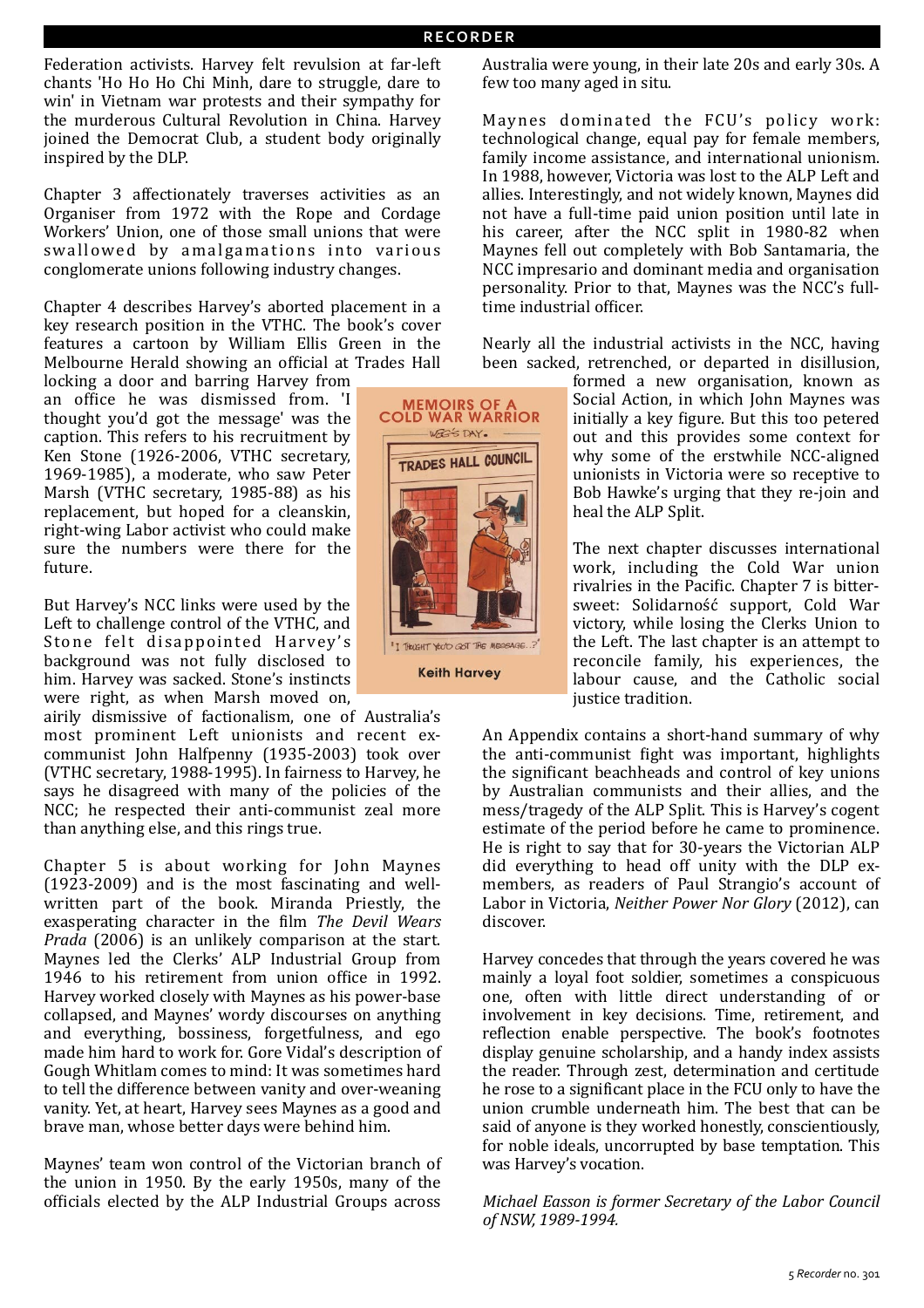## **Francis Patrick 'Frank' Sheehan 17 August 1937 – 5 June 2021**

#### **Brian Smiddy**

The death of Frank Sheehan of Dunnstown, Ballarat, has left me mourning the loss of an endearing friend. I first met Frank in November 1956 at the National Young Christian Workers (YCW) Conference in Melbourne. Each time we met we had many ideas to talk about.

Frank's childhood was spent in Dunnstown, a small hamlet on the outskirts of Ballarat. The population consisted of small rural landholders growing potatoes and other produce. Frank went to the local Catholic primary school and his secondary education was St Paul's Technical College. Following the completion of his schooling he became an apprentice motor mechanic.

Frank's involvement with the YCW had a big impact on his life. It made sense to him linking his religious beliefs to his daily life. He helped develop the YCW in Ballarat and went on to spend time in Newcastle supporting and helping its members before becoming National President from 1963-66.

In October 1966, Frank married Rosalie Moroney. They had four children, Jane, Michael, Roseanne and Katrina and twelve grandchildren. Frank was a good sportsman, particularly in Australian Rules Football. While playing for Ballarat East he won the Best and Fairest trophy in 1959 and 1961 and won the Courier Award in 1959.

Frank's entry into politics commenced in the early 1970s. In May 1973 he was endorsed as the ALP candidate for the State seat of Ballarat South. He was unsuccessful and he stood again in 1976 and 1979. finally becoming successful in 1982 at the time of the election of the John Cain Labor Government.

The results of Frank's election campaigns were heavily influenced by the votes of the Democratic Labor Party (DLP), who always gave their second preferences to other candidates rather than to the Labor Party. The DLP was formed after a split in the Labor Party in 1955, allegedly because of the influence of communism in the ALP. The presence of a strong Catholic vote in Ballarat often resulted in the DLP outpolling the primary vote of the ALP. The DLP was not very successful in winning seats, but had a decisive say in who formed Government.

Frank's parliamentary career earned him the admiration and support of the community through his great love, respect and interest in the community. He was especially interested in worker's rights and safety. The story is told that sometimes after a hectic day John Cain would ring Frank at 10.00 at night to discuss the day's affairs. John Cain told me that Frank was one



*Frank Sheehan.*

of his strongest supporters although he held a very marginal seat.

On retirement Frank had many interests including his family, garden, his work shed and the environment through Catholic Earthcare Ballarat. He was a founding member and played a prominent part in supporting the victims of sexual abuse in Ballarat through the group Moving Towards Justice. He did not enjoy very good health in his last years. Frank was a happy person with a cheerful and welcoming smile and sadly is no longer with us. However, his contribution to society remains.

Well done Frank. We express great sympathy to Rosalie, Jane, Michael, Roseanne, Katrina and their families.

# **Ian Bransgrove**

## **Lyle Allan**

It is with deep regret that we report the death of Ian Bransgrove on 23 January 2021, at the age of 76 years. Ian was a long time member and once served on the Executive of the ASSLH (Melbourne Branch). He was also a life member of the Australian Labor Party.

Ian had been in ill health for a number of years, and at the time of his death was a resident of Hope Aged Care in Brunswick. Ian's body was cremated, and a service was held at Fawkner Memorial Park on 10 February 2021.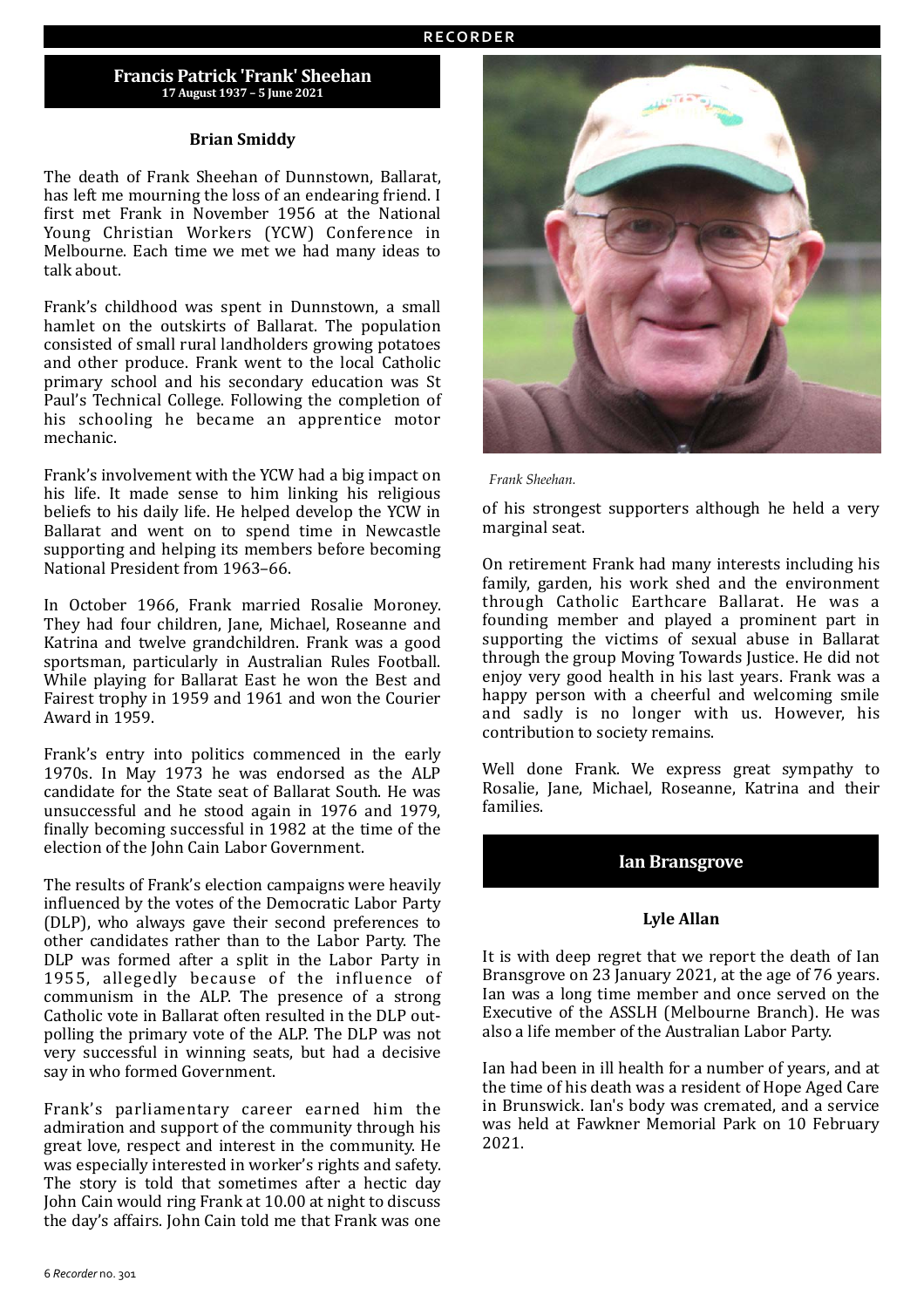## **Roger Wilson turns 90**

#### **Phillip Deery**

The Maritime Union of Australia auditorium in West Melbourne was packed with friends, family and assorted comrades on 20th May. The occasion was the celebration of Roger Wilson's 90th birthday. Roger became a ship steward at 16, a communist at 18 and a trade union official at 19. The celebration, originally scheduled for 2020 (he was born in 1930) but postponed due to the pandemic, was a rousing event. Speakers referred regularly to his unflinching commitment to social justice and the betterment of the working classes, his humility and his ongoing activism. Paddy Crumlin, MUA national secretary, gave an especially inspiring address in acknowledgment of/ salutation to Roger's many qualities.



*Roger Wilson. Photo by Chris Clarke.*

Roger himself, in fine form, described some of the many instances of this activism, stretching back to protests against political repercussions of the Royal Commission on Espionage  $(1954-55)$  – he read from a telegram he sent to the director-general of ASIO, Colonel Spry - through to the fight for equal wages for women, against apartheid and in support of the Wave Hill walk-off. What he did not mention was his leading role as assistant secretary of the Seamen's Union of Australia in opposing the Vietnam war. The SUA was one of the earliest opponents, and initiated industrial action in the mid-1960s against Australian merchant ships carrying war supplies to Vietnam. For Roger, peace was trade union business. He attended the Warsaw Peace Congress in 1950, which triggered the commencement of a 3-volume, 550-page ASIO file.

A consolation for *Recorder* readers unable to attend this wonderful event is that Roger can be seen and heard in a documentary film: the MUA's 'An Australian Merchant Seaman's Story in his own words - Roger Wilson' <https://www.youtube.com/watch?v=5YcfNiH1GgE>



*'Roger Wilson takes the wheel, Gdansk Poland 1950 after the World Peace Congress.'*

## **Anti-Ky demonstration**

### **Mary Elizabeth Calwell**

Mary Elizabeth Calwell shared with us this photo taken at a Canberra demonstration in January 1967. The photo features Gordon Bryant, Anne Kerr MP, and Mary Elizabeth's mother, Elizabeth Marren Calwell, among others, protesting the visit to Australia of the Republic of South Vietnam's Air Vice-Marshal Nguyen Cao Ky. For readers interested in his visit, you can read Phillip Deery's *Recorder* article here: [https://labourhistorymelbourne.org/](https://labourhistorymelbourne.org/wp-content/uploads/2012/04/recorder-283.pdf) [wp-content/uploads/2012/04/recorder-283.pdf](https://labourhistorymelbourne.org/wp-content/uploads/2012/04/recorder-283.pdf) 

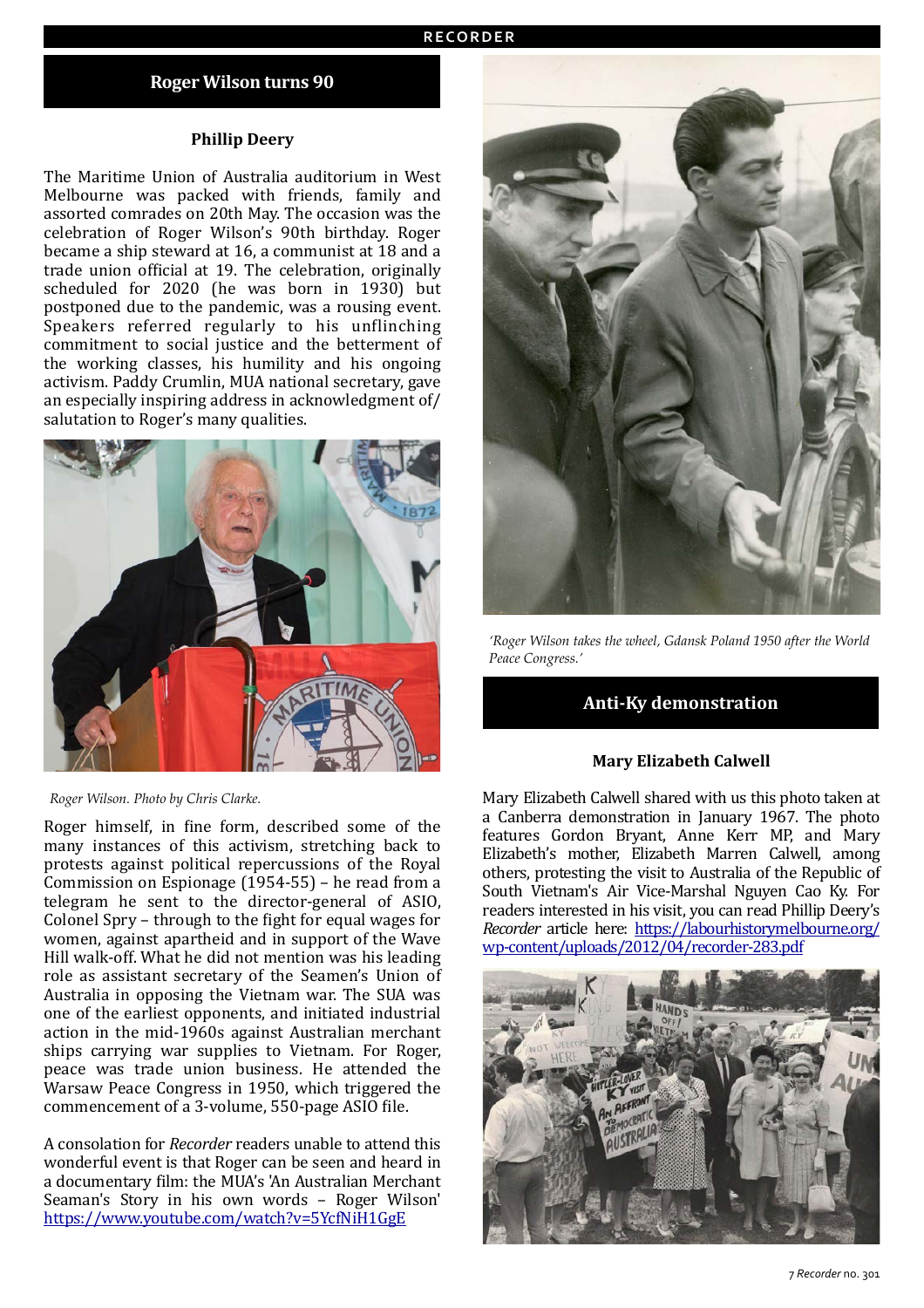## *Radicals*

#### **Barry York**

(Review) Meredith Burgmann and Nadia Wheatley, *Radicals: Remembering the Sixties*  (NewSouth Books, 2021). pp. + 432. Paper \$39.99.

The concept behind this highly engaging book is simple but its content complex. The project was to interview twenty activists from the 'sixties', which the authors define as 1965 to 1975, write up the interviews, and provide context and interpretation. The authors adopted a consistent approach, delving into how individuals became radical and how the radicalisation changed their lives.

Burgmann and Wheatley found that a sense of boredom and frustration with the Menzies era, repressive school regulations, police brutality, male chauvinism, censorship, capital punishment, Aboriginal injustice, conscription, Vietnam, apartheid, the 1968 global uprisings, and cultural influences such as folk and rock music, all had an impact. And it's fascinating to read of the more personal influences including parents, childhoods, religion, teachers and books. Few of the twenty came from workingclass families. They seem to have done well and continue to do good things.

Burgmann and Wheatley are very capable writers and understood the problem of selecting individuals to be interviewed, given

that the sixties involved such a diverse mob. They compared it to inviting people to a party, saying 'You need enough diversity to provoke interesting conversations but you want the guests to have enough in common to avoid too many fights afterwards'. In Melbourne, for a brief period and from my experience, the 'fights' - or 'struggle between the two lines' – were what gave the movement its internal momentum and a revolutionary direction.

It is heartening to see the book's front cover prominently display the flag of the National Liberation Front of South Vietnam among a crowd of protestors. It's a reminder that we – or many of us – were not 'anti-war' activists but in solidarity with the 'Viet Cong' whose military victory we supported. Meredith Burgmann, an iconic figure in the Vietnam and South African solidarity movements in Sydney, writes with pride about waving a Vietcong flag, while wearing a red headband and floral mini-skirt; they were stylish times.

The twenty 'guests' to their party include some who were well-known like Geoffrey Robertson, Margret RoadKnight, Albert Langer ('Arthur Dent' since the late 1990s), David Marr, Gary Foley, Peter Duncan, Robbie Swan, Margaret Reynold, Vivienne Binns, and Burgmann and Wheatley who write autobiographical chapters. I must say that Nadia Wheatley's piece, 'The girl who threw the tomato', is stunning in its elegance and frankness, with psychological and social insight. What a writer!



As an activist back then, I recognise most of these names and had met a few. I identified as a Maoist, so I was very interested in Wheatley's chapter on Albert Langer who was once described by Mungo MacCallum as 'the youngest and most brilliant of the Australian student revolutionary leaders'. Arthur tells Nadia that he sees 'nothing in common between the Sixties radicalism and the various people that claim to be engaged in radical politics these days'. It's a pity that more emphasis is not placed on today's situation.

By 'radical' Burgmann and Wheatley mean left-wing – and they rightly assert that in important ways the radical movement helped change society for the better. Feminism emerges as a theme linking many of the stories, and Women's Liberation was indeed responsible for the main lasting cultural and social change. It's been a very long

> time between high tides. What does a quasideath cult, like the Extinction movement, have in common with the revolutionary spirit of 1968? The Occupy movement was closer to the mark, but sadly fizzled out.

> Socialism will not be built by cultural shift alone. The individual stories confirm that we tended to be activists first  $-$  living and breathing the struggle on a daily basis  $-$  and not concerned enough with theory. With capitalism now heading for a major, possibly unprecedented, global crisis, few on the left have much grasp of economics.

> I have a gripe with the authors' promotion of the myth that Whitlam withdrew the troops from Vietnam. The large numbers of ground

forces were withdrawn by the McMahon government in 1971. Whitlam only brought home the last remaining small group of embassy guards and the like. The authors are also wrong to claim that 'We had a class-based party that was committed to bringing the troops home'. Whitlam's defeat of Calwell as ALP leader in 1967 saw a change of policy from supporting the complete withdrawal of Australian troops to a policy of 'holding operations'. This is important as it gave credence to the extra-parliamentary left.

The book shows how well the radicals, now mostly septuagenarians, remember 'the Sixties'. Curiously however, the authors promote the notion that 'If you remember the sixties, you weren't there'. I've never liked that saying. Most of the twenty activists in the book 'smoked only occasionally or didn't do drugs at all'. Nearly all had their eve on the prize. They should feel proud to have been on the right side of History. Radicals succeeds in capturing the diversity, angst, oppression, sacrifices and fun, of the sixties. What we all had in common was a rebellious spirit, belief in progress, a selflessness, courage, determination and optimism. 'We all believed we could change the world', as the authors put it. But it was struggle within the movement that pushed it forward, giving it clarity and a genuinely left-wing direction for a while. The rapid decline of the sixties' radical spirit, and its failure to revive, remains a puzzle and a challenge.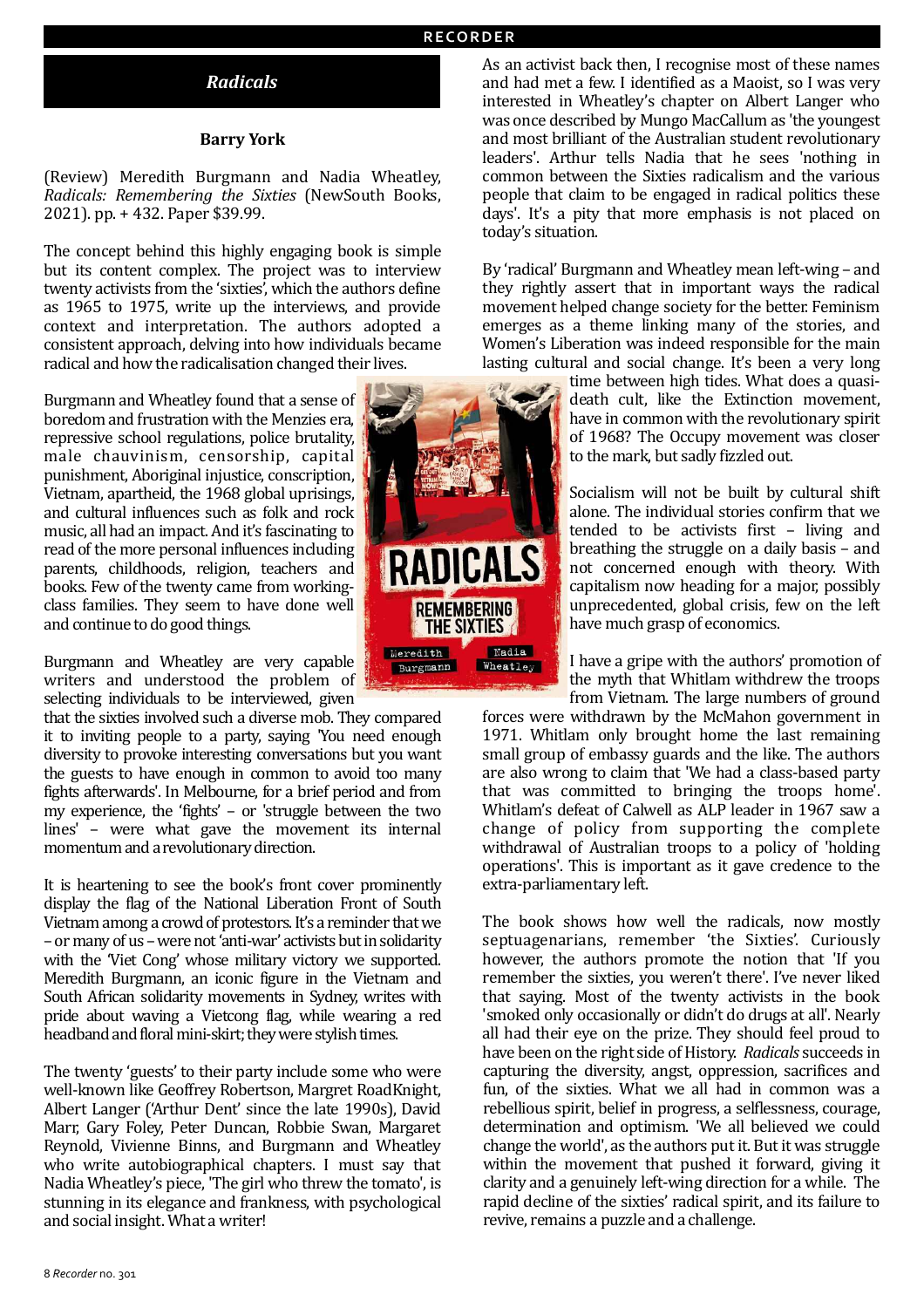# *A Book of Doors*

## **Ken Mansell**

(Review) Anne Richards, *A Book of Doors*  (AndAlso Books, 2020). Paper \$25.

*A* Book of Doors, the autobiographical memoir published last year by Brisbane author Anne Richards, is a remarkable work. From the opening chapter it packs quite a punch – literally. Anne, the heroine, is an 18-years-old second year Arts student at the University of Queensland. She has been forbidden by her patriarchal, DLPsupporting father to march in the May 1970 Vietnam Moratorium. She defies the tyrant. He strikes her, disowns her, reports evidence of her marijuana use to the Drug

Squad, and sets the tone for the book by unifying the 'personal' and the 'political'. Anne has earned this reader's sympathy (given my own personal difficulties with the sixties 'generation gap').

The author, writing in the first person and past tense, explores and recalls two distinct but interwoven realms of reality and experience, the public life of Queensland politics and the private lives of those young people immersed in it. Public figures including some protesters and all politicians - are identified with their full names; her own personal friends in 'private' life remain anonymous (first name only). The author's description of her personal life after being shut out of home is detailed in scope, admirably honest, and

will tear at the heartstrings of most readers. Homeless and broke, she sleeps in the university library. Her lover 'Neil' is killed on his motorbike. She moves to a shared house at 41 Prospect Terrace, Highgate Hill. Here the 'public' intrudes on the 'private', as customs officers descend in a hostile raid to search Anne's room for drugs.

Anne has been politicised as a Catholic high school student impacted by the 'sixties' youth culture, and is then further radicalised at university. Rebellious and inquisitive, she becomes increasingly involved, attending rallies and demonstrations, both on and off campus. All the familiar landmarks associated with this period of heightened radicalism at the University of Queensland are evoked the Forum, the scene of passionate political debates featuring the oratory of 'word spinners' like Brian Laver and Dan O'Neill; the *Semper Floreat* newspaper office; the Red and Black Bookshop in Elizabeth Arcade; the Royal Exchange Hotel at Toowong; the 'Tent City' erected to involve students in the Moratorium. Some of the more spectacular incidents of student revolt, such as the sacking of the University's CMF building and the infamous 'kidnapping' of a Saigon diplomat, are recalled. The author describes in graphic detail the police violence unleashed against her fellow anti-apartheid protestors during the 1971 South African ('Springbok') rugby tour and Premier



Bjelke-Petersen's State of Emergency. (The coalition that emerged in Queensland between Indigenous leaders and the young radical left affects Anne personally and she helps set up a holiday school for Aboriginal kids).

Police repression is a recurring theme of the book. Radicals in Brisbane were constantly monitored and harassed by Special Branch police and 'living below the radar' became a requisite for survival in 'The Scary State'. A significant number of protestors withdrew from political activity or became involved in the growing alternative lifestyles movement. Anne too is increasingly attracted to the counter-culture, attending the May 1973 Aquarius Festival in Nimbin where 'there was very little mainline politics, no one hustling for political action or revolutionary comrade righteousness.' This is not intended as a history of the protest movements. It is a history of her involvement in them. I was, however,

> disappointed the author did not attempt to outline or understand the left 'revolutionary' groups (their ideas and differences treated as mere 'factionist fervour'). I suspect this is because Anne was not a joiner, even staying clear of 'unsettling' women's liberation meetings.

> It is in her detailed treatment of her experiences that the memoir appears to take on the character of a novel. One typical example is her lengthy description of Brisbane's Moratorium march where even the colour of boots is remembered! Each chapter includes slabs of everyday dialogue so detailed that it is impossible to believe it has not been 'made up'. The author's 'memories' of her inner psychological life, expressed in lyrical and poetic terms

(repetitively using the 'Door' as a metaphor for safety and to convey her insecurity) are also novelistic. Use of these fictional devices is presumably intended to convey what it felt like to live a political life in sixties' Brisbane and draw the reader closer to an identification with the heroine. For me, however, preferring a more analytical memoir, the slabs of dialogue felt artificial and the lyrical touches were obscure. So is this book a memoir, or a novel? I don't believe it can be both. The National Library Catalogue lists it as a memoir. The blurb on the front and back covers states categorically it is a novel. The first section of Richards' book was published as a novella in 2017 and presumably the author has used a similar style here. Even allowing for the novelistic features, this is an account of real historical events and real historical actors, with the historical Anne at the very core of the narrative. The book is definitely a memoir, albeit one trying very hard to feel like something else.

The final chapter of the book describes Anne's determined effort as a 24-year-old to arrive at a personal catharsis, to 'make peace' with her father and 'belong to the family again'. This is a book about bravery  $-$  of a voung woman, and of a generation who stood up to 'Bielke' and his police state. Anne Richards has honoured both herself and her generation with this invaluable contribution to the history.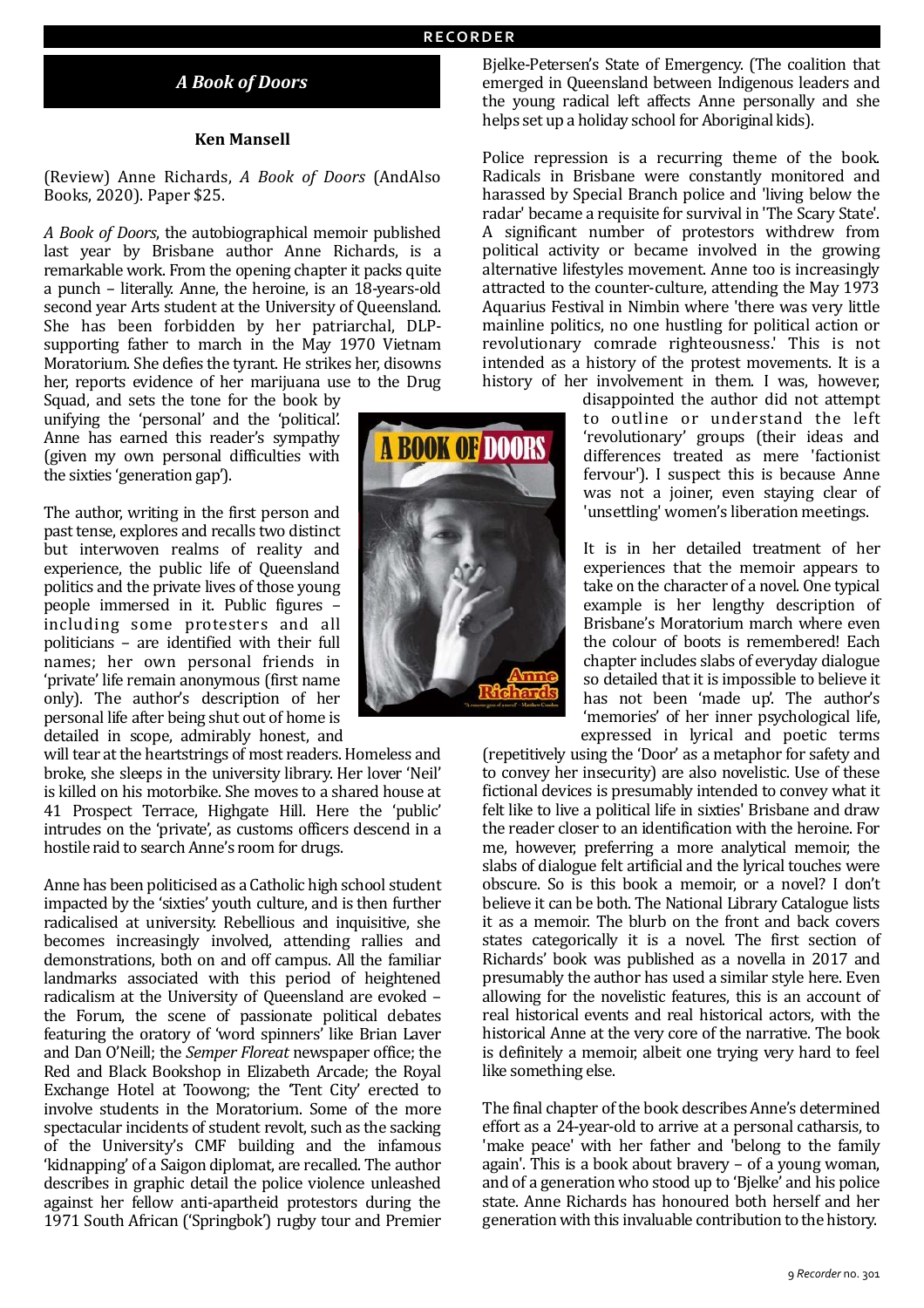# **George Zangalis 1931 – 2021**

## **Jock Collins**

George Zangalis, who died in Melbourne earlier this year aged 90, spent his lifetime in Australia fighting for migrant worker rights in the trade union movement, the Communist Party of Australia (CPA) and among ethnic communities. He arrived in Australia as a 19-year-old migrant from the Greek village of Drymades, in North Epirus in 1950. Politics led to his arrival in Australia and shaped his life ever since. He came to Australia to avoid the persecution that the Greek Left were going through after the war and a month after his arrival in Melbourne he joined the Democritus League, a Greek workers' club.

Post-1945 immigration led to a great change in the Australian working class. By the late 1960s 180,000 new immigrants arrived each year. While Arthur Calwell, the first Australian Minister for Immigration, promised that nine out of every ten immigrants would come from Britain, that was not the case. To fill annual quotas, the immigration net was cast first to Displaced Peoples from Eastern Europe in the 1940s and then to northern and southern Europe in the 1950s and 1960s. Greece and Italy became key source countries of post-war immigrants, most of whom became 'factory fodder' as the Australian manufacturing industry grew to employ one quarter of the workforce by the mid-1970s.



George's interest in working-class politics and the cause of socialism led him to quickly join the Eureka Youth League in May 1950, and in December, the Carlton branch of the CPA. Like most post-war immigrants at this time, George walked straight off the boat into a job: in George's case it was working on the GMH assembly line. For George, who had never been inside a factory before, this was a big change. He stayed at GMH for a year before taking a job on the railways, then moving back to the car industry at the CPA's request in 1957.

Over the next decades George Zangalis rose to prominence in the trade union movement and in the CPA. While formed to fight for working class rights, both organisations had very few immigrants from what we now call CALD backgrounds in their leadership. George was set on changing this lack of migrant representation. George was elected as the first president of the ACTU Migrant Workers

Committee and fought to transform trade unions from monolingual and monocultural organisations into multicultural and multilingual ones - setting up multilingual committees in unions and migrant worker centres. In 1970 he became a member of the Party's Victorian State Executive and the National Committee. From 1988 until 1996 he was Victorian President of the Australian Railways Union.

One important area of struggle for George Zangalis related to the fight against the deportation of progressive  $-$  read politically active and/or communist - Australians. George himself had to fight for 22 years to gain Australian citizenship - despite having an Australian-born wife and child - because of his prominent public role in the Victorian and national CPA. In 1953, ASIO's Victorian Director, H C Wright, suggested that Zangalis be deported back to Greece as an 'undesirable alien'. In 1969, the 'Make Zanga a Kanga' public campaign was launched. George stood as a Communist Party candidate for election in the Melbourne federal seat of Bruce against Immigration Minister Billy Snedden. It was not until 1973, after the Whitlam Government's election, that George finally became an Australian citizen.

It was in ethnic community politics that George also had a very significant impact. The adoption of multiculturalism in Australia in the 1970s opened new political space for ethnic community politics. George Zangalis became one of the most influential members of the Greek community in the following decades. He was a foundation member and leading official of the Ethnic Communities Council of Victoria and the Federation of Ethnic Communities Councils of Australia (FECCA) which, under the Hawke and Keating Labor Governments, had the ear of Prime Ministers. The Galbally Report led to an outburst of ethnic media – print, radio,  $TV$  – in Australia, including establishment of the Special Broadcasting Service (SBS) ethnic radio and TV services and expansion of the community multilingual broadcasting sector. George Zangalis was in his element. He played a key role in *Neos Kosmos*, the left-wing bilingual Greek newspaper. He was elected to the SBS board in the early 1980s and became very active - eventually president - in Melbourne's ethnic communities radio station 3ZZZ. He also became president of the National Ethnic and Multicultural Broadcasters' Council of Australia, the Community Broadcasters' Council and served for several years on the ABC State and National Advisory Council. He authored the *Short History of Ethnic Broadcasting in Australia*, and coauthored *The Golden Holden* with John Arrowsmith.

In 2002 George Zangalis received the Bicentenary of Federation Medal for services to migrant workers and the community. George remained active in politics in Melbourne till the end. He was Vice-President of the Fair Go for Pensioners Coalition and campaigned for better aged care, particularly for migrants and other workingclass elderly who, as George put it, 'don't have funds to go into the rich man's nursing homes'.

*Jock Collins is Professor of Social Economics, UTS Business School.*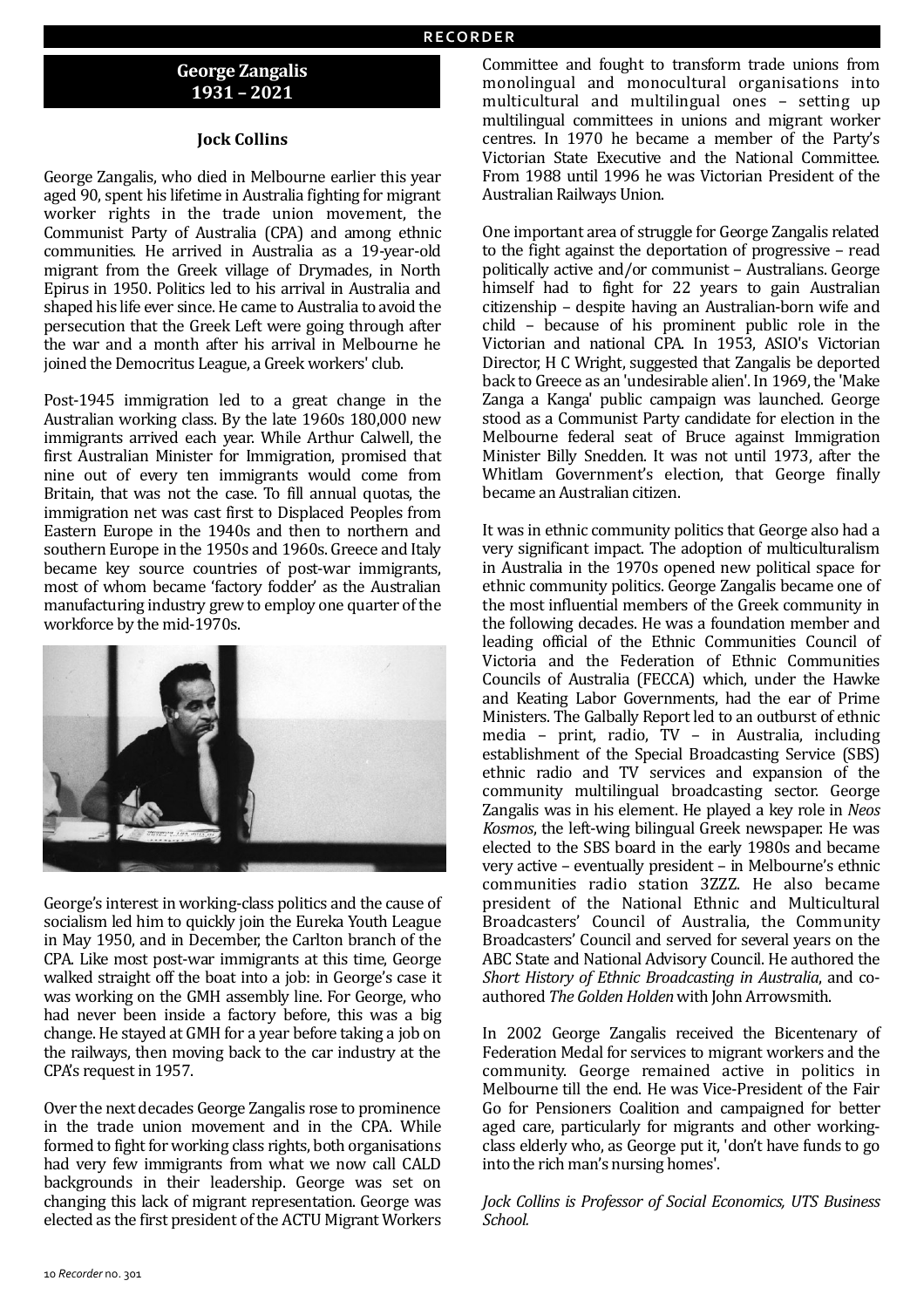# **The Good University**

### **Adam Fforde**

(Review) Raewyn Connell, *The Good University: What universities actually do and why it's time for radical change* (Monash University Publishing, 2019). pp. +233. Paper \$29.95.

This is an exceptionally good book, useful, short, wellwritten and in the centre of that zone many call 'reflective practice'. Connell both analyses and problematises the current situation in universities, thus pointing us to causes and remedies. I am not an academic, rather a scholar and a practitioner, having parleyed PhD and postdoc in Vietnam studies into a career mainly in consultancy. I have though been a fulltime staff member of a university, and I have taught in many universities in Melbourne.

Few academics I know have nice things to say about the quality of university administrations and are generally critical of how they are managed, pointing to signs of dysfunctionality such as tendencies to 'blue sky' organisational change introduced without proper trials, the fact that their own time spent doing administrative work is not properly accounted for (i.e. paid for), and their inability to deploy power to change situations that they do not like. Nor are they happy about the quality of their core activities of research and teaching. There is a systemic problem. Resources are not well allocated, and they are controlled by the wrong people.

Connell's text has eight chapters. The first two examine the core activities of a university - research, and teaching and learning. She then places these into their immediate contexts by looking at the 'collective intellectual' and the global economy of knowledge. This contextualisation is then broadened by looking at power and resources in universities. These are the most valuable chapters, analytically, and here Connell deploys a wide knowledge of relevant literatures.

Chapters 7 and 8 then offer solutions, pivoting on the analysis in the first two chapters of the core activities of research and teaching. Connell juxtaposes 'why ... universities exist' with analysis of how the neo-liberal impulse has undermined their central purpose. If a community wants better and more authentic research and teaching, then they need the power to ensure that the negative effects of the contexts (chapters  $3-6$ ) are removed. The text is supplemented by a valuable set of references that show Connell's mastery of the subject.

For me, the most interesting and striking aspects of Connell's argument lies in the tension between the



diversity of knowledge and students and the homogenising practices of universities. Critical here is university management's use of aggregating statistics to extend their power over academic workers through targets and metrics. Power in universities is increasingly centralised, and this is a mistake.

As an economist, with a business background, it has always struck me as absurd that a university, which is not a for-profit business, should be a site of the managerial language of for-profits. Mainstream economic theory tells anybody who wants to know that under certain circumstances market forces cannot lead to economically efficient outcomes, crucially when there is 'joint-production' - where there is no simple single priceable outcome, such as a can of beans. Economic efficiency, in this language, is not productive efficiency. The neo-liberal agenda, asserting the value everywhere of commercial methods, is not suited to such institutions.

> Instead, Connell calls for us to understand that to get 'good' universities, we need to appreciate the 'widespread humanism among university workers, and a widespread belief in universities as a public good', so that 'within universities, we [can] ... end managerial control, the selling of access, the commercialisation of knowledge, and the culture of lying'.

> Connell argues in favour of the democratisation of universities, which provides an opportunity 'to recognise the modern university as a shared social resource'. Her call to 'realise such principles most effectively by building from below', means putting resource allocation decisions in the hands of those

close to the 'chalkface' and who are properly informed about the complex, textured and granular information inherent in a world where output is highly differentiated: all students are different, and want to be treated so; research papers and projects are all different, and should be treated so. Use of jargon and concepts designed for for-profits obscures this.

Pretending that there is similarity and simplicity (standardised testing, research output norms) where there is diversity and complexity, as Connell shows, leads to waste. For-profit methods are valid when output is not diverse. But students and research are essentially unlike a can of beans. Change is needed. The discontent among students and staff (academic and non-academic) who know how a good university runs tells us much that is wrong with our current system. This can change. This book increases the likelihood that this will happen.

Adam Fforde is an Adjunct Professor at the Asia *Institute, University of Melbourne.*